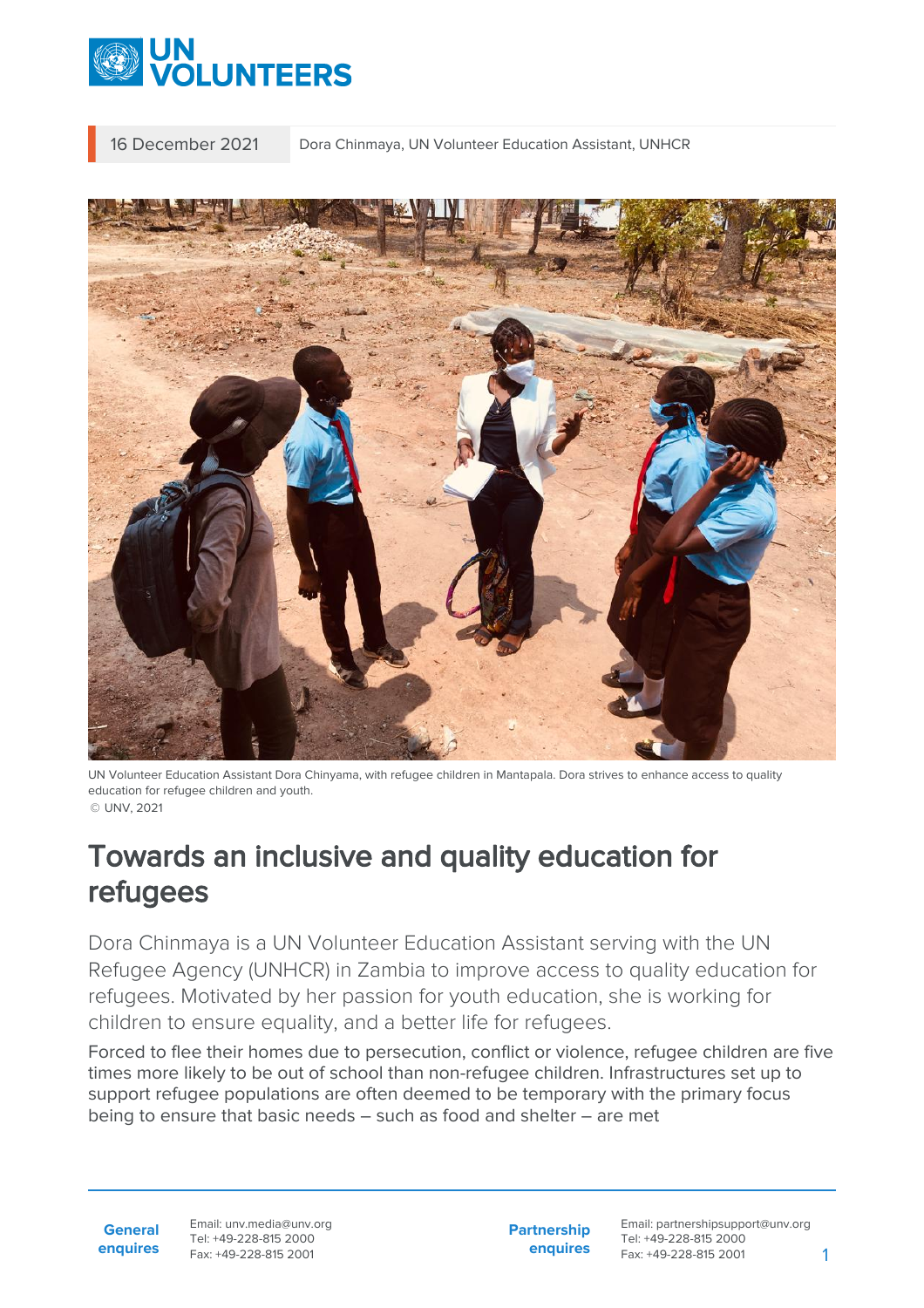

In refugee settlements, education is one area that is often under resourced. According to UNHCR, only 50 per cent of refugee children have access to primary school worldwide, only 22 per cent of refugee adolescents have access to lower secondary education, and only one per cent of refugees attend university.

## Forced to flee their homes, refugee children often don't have a school to go to. If there are schools nearby, they are often overcrowded and refugee children may not speak the language that is taught. -- [Missing Out: Refugee education in crisis, UNHCR](https://www.unhcr.org/missing-out-state-of-education-for-the-worlds-refugees.html)

Education is key to enabling refugees to live a dignified and fulfilled life. Given the opportunity to learn and grow through education, despite incredible disruption and upheaval, there exists potential within each refugee to bring positive change and light to an otherwise dark world.

This stands true in the case of the Mantapala settlement schools.

UN Volunteer Dora Chinyama has been serving as an Education Assistant at the UNHCR Field Office in Kawambwa, working as part of the team ensuring refugees in Mantapala receive a quality education.

Since starting her assignment 14 months ago, one of Dora's key tasks has been to undertake a desk review of the strengths, weakness, opportunities and risks of the education sector in the refugee settlement. By taking a community-driven approach to problem identification and solution design, Dora has worked with, and witnessed the growth and resilience of, refugees first-hand.

Additionally, Dora has devised an English Language Strategy to enable persons of concern in schools to acquire English language speaking and writing skills, which they need to integrate well into the national education system in Zambia.

**Echoing Nelson Mandela, I've always believed that education is the great equalizer, and has the** ability to draw people out of poverty and precarious situations, putting them in the driver's seat of their own lives. Thus, my contribution to educating refugee children and youth has been nothing short of fulfilling. --Dora Chinyama, UN Volunteer Education Assistant with UNHCR, Zambia

Having devoted her career to working with NGOs focused on children's access to education, Dora has always seen her role as being part of something that was bigger – a

**General**

**enquires** Fax: +49-228-815 2001 Email: unv.media@unv.org Tel: +49-228-815 2000

**Partnership enquires**

Email: partnershipsupport@unv.org Tel: +49-228-815 2000 Fax: +49-228-815 2001 2